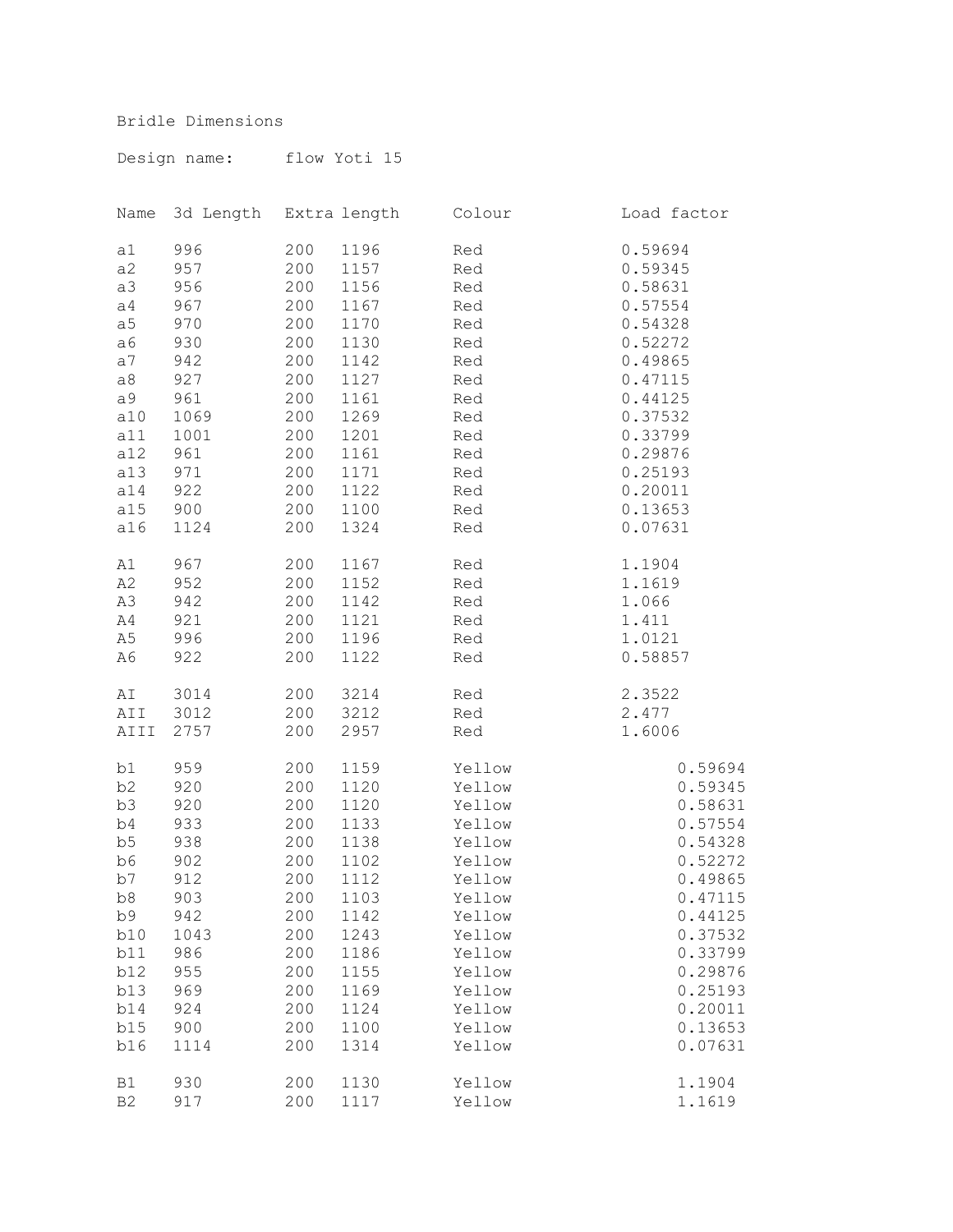| B <sub>3</sub>            | 911  | 200 | 1111 | Yellow | 1.066   |
|---------------------------|------|-----|------|--------|---------|
| B4                        | 897  | 200 | 1097 | Yellow | 1.411   |
| B <sub>5</sub>            | 981  | 200 | 1181 | Yellow | 1.0121  |
| B6                        | 925  | 200 | 1125 | Yellow | 0.58857 |
| ΒI                        | 2983 | 200 | 3183 | Yellow | 2.3522  |
| BII                       | 2981 | 200 | 3181 | Yellow | 2.477   |
| BIII                      | 2732 | 200 | 2932 | Yellow | 1.6006  |
| c1                        | 1002 | 200 | 1202 | Orange | 0.59694 |
| c2                        | 964  | 200 | 1164 | Orange | 0.59345 |
| c3                        | 964  | 200 | 1164 | Orange | 0.58631 |
| C <sub>4</sub>            | 976  | 200 | 1176 | Orange | 0.57554 |
| c <sub>5</sub>            | 980  | 200 | 1180 | Orange | 0.54328 |
| C6                        | 945  | 200 | 1145 | Orange | 0.52272 |
| $\rm{c}$ 7                | 955  | 200 | 1155 | Orange | 0.49865 |
| C8                        | 945  | 200 | 1145 | Orange | 0.47115 |
| C <sub>9</sub>            | 980  | 200 | 1180 | Orange | 0.44125 |
| c10                       | 1050 | 200 | 1250 | Orange | 0.37532 |
| c11                       | 990  | 200 | 1190 | Orange | 0.33799 |
| c12                       | 955  | 200 | 1155 | Orange | 0.29876 |
| c13                       | 969  | 200 | 1169 | Orange | 0.25193 |
| c14                       | 918  | 200 | 1118 | Orange | 0.20011 |
| c15                       | 883  | 200 | 1083 | Orange | 0.13653 |
| C1                        | 974  | 200 | 1174 | Orange | 1.1904  |
| C2                        | 961  | 200 | 1161 | Orange | 1.1619  |
| C3                        | 954  | 200 | 1154 | Orange | 1.066   |
| C4                        | 939  | 200 | 1139 | Orange | 1.411   |
| C <sub>5</sub>            | 985  | 200 | 1185 | Orange | 1.0121  |
| C6                        | 920  | 200 | 1120 | Orange | 0.58857 |
| $\mathbb{C}\, \mathbb{I}$ | 2959 | 200 | 3159 | Orange | 4.7045  |
| $\texttt{CII}$            | 2955 | 200 | 3155 | Orange | 4.9541  |
| CIII                      | 2770 | 200 | 2970 | Orange | 2.6632  |
| d1                        | 1053 | 200 | 1253 | Cyan   | 0.59694 |
| d2                        | 1016 | 200 | 1216 | Cyan   | 0.59345 |
| d3                        | 1016 | 200 | 1216 | Cyan   | 0.58631 |
| d4                        | 1025 | 200 | 1225 | Cyan   | 0.57554 |
| d5                        | 1029 | 200 | 1229 | Cyan   | 0.54328 |
| d6                        | 992  | 200 | 1192 | Cyan   | 0.52272 |
| d7                        | 1003 | 200 | 1203 | Cyan   | 0.49865 |
| d8                        | 986  | 200 | 1186 | Cyan   | 0.47115 |
| d9                        | 1015 | 200 | 1215 | Cyan   | 0.44125 |
| d10                       | 1090 | 200 | 1290 | Cyan   | 0.37532 |
| d11                       | 982  | 200 | 1182 | Cyan   | 0.29876 |
| d12                       | 993  | 200 | 1193 | Cyan   | 0.25193 |
| d13                       | 892  | 200 | 1092 | Cyan   | 0.13653 |
| D1                        | 1025 | 200 | 1225 | Cyan   | 1.1904  |
| D <sub>2</sub>            | 1012 | 200 | 1212 | Cyan   | 1.1619  |
| D3                        | 1002 | 200 | 1202 | Cyan   | 1.066   |
| D4                        | 981  | 200 | 1181 | Cyan   | 1.411   |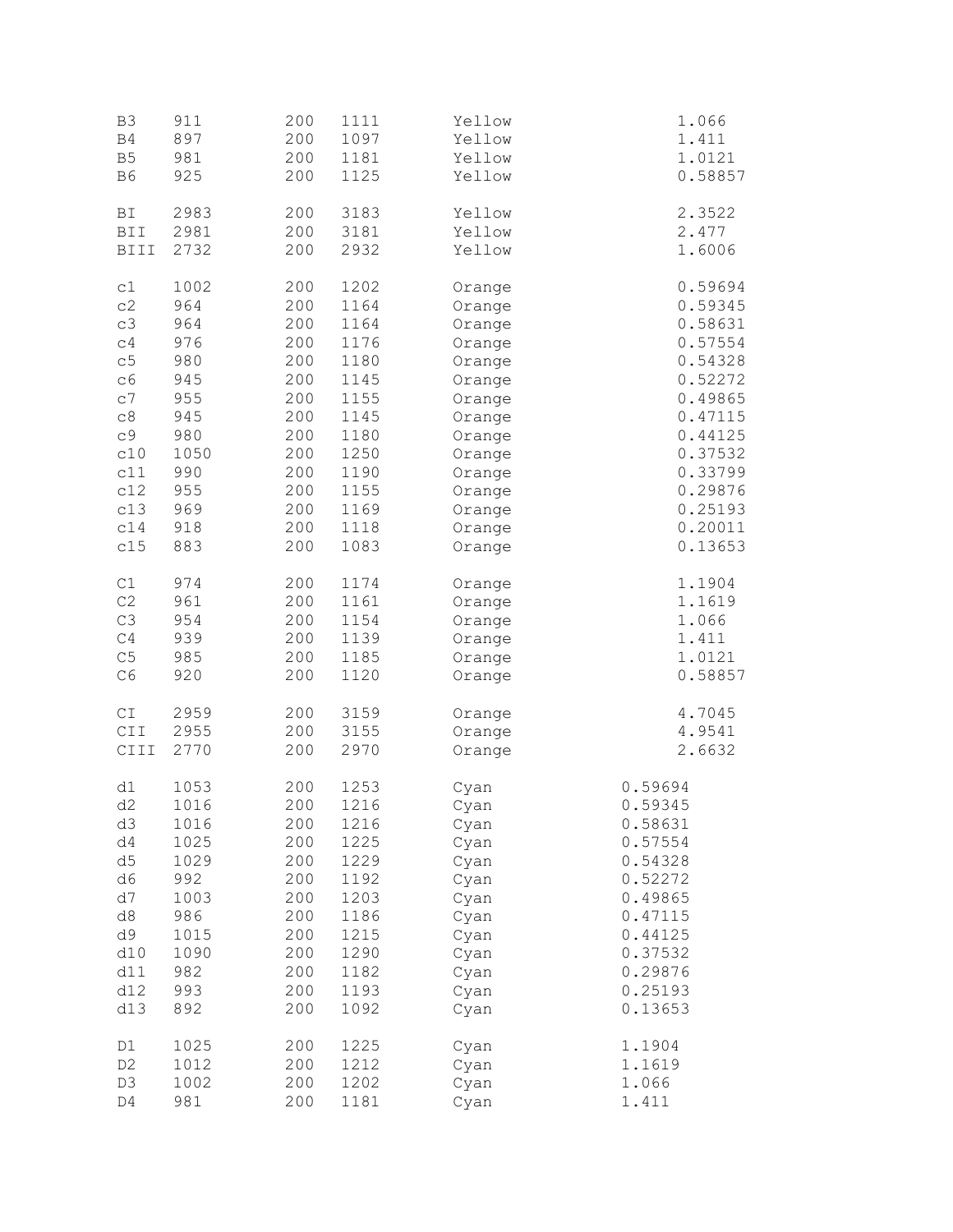| D <sub>5</sub><br>D6                                                                                                | 1017<br>939                                                                                                   |      | 200<br>200                                                                                                   | 1217<br>1139                                                                                                              |      | Cyan<br>Cyan                                                                                                                 |      | 0.67408<br>0.38846                                                                                                                                                          |
|---------------------------------------------------------------------------------------------------------------------|---------------------------------------------------------------------------------------------------------------|------|--------------------------------------------------------------------------------------------------------------|---------------------------------------------------------------------------------------------------------------------------|------|------------------------------------------------------------------------------------------------------------------------------|------|-----------------------------------------------------------------------------------------------------------------------------------------------------------------------------|
| br1<br>br2<br>br3<br>br4<br>br5<br>br6<br>br7<br>br8<br>br9<br>br10<br>br11<br>br12<br>br13<br>br14<br>br15<br>br16 | 1127<br>976<br>887<br>932<br>859<br>857<br>952<br>857<br>820<br>832<br>812<br>841<br>842<br>793<br>778<br>772 |      | 200<br>200<br>200<br>200<br>200<br>200<br>200<br>200<br>200<br>200<br>200<br>200<br>200<br>200<br>200<br>200 | 1327<br>1176<br>1087<br>1132<br>1059<br>1057<br>1152<br>1057<br>1020<br>1032<br>1012<br>1041<br>1042<br>993<br>978<br>972 |      | Blue<br>Blue<br>Blue<br>Blue<br>Blue<br>Blue<br>Blue<br>Blue<br>Blue<br>Blue<br>Blue<br>Blue<br>Blue<br>Blue<br>Blue<br>Blue |      | 1.1904<br>0.58631<br>0.57554<br>0.56101<br>0.54328<br>0.52272<br>0.49865<br>0.47115<br>0.44125<br>0.40911<br>0.37532<br>0.33799<br>0.29876<br>0.25193<br>0.20011<br>0.13653 |
| br17<br>br18                                                                                                        | 764<br>770                                                                                                    |      | 200<br>200                                                                                                   | 964<br>970                                                                                                                |      | Blue<br>Blue                                                                                                                 |      | 0.07631<br>0.023631                                                                                                                                                         |
| BR1<br>BR <sub>2</sub><br>BR3<br>BR4<br>BR5<br>BR6                                                                  | 996<br>856<br>853<br>807<br>792<br>766                                                                        |      | 200<br>200<br>200<br>200<br>200<br>200                                                                       | 1196<br>1056<br>1053<br>1007<br>992<br>966                                                                                |      | Blue<br>Blue<br>Blue<br>Blue<br>Blue<br>Blue                                                                                 |      | 2.3522<br>1.627<br>1.411<br>1.1224<br>0.7508<br>0.23647                                                                                                                     |
| <b>BRI</b><br>BRII<br>BRIII 1560                                                                                    | 1820<br>1628                                                                                                  |      | 200<br>200<br>200                                                                                            | 2020<br>1828<br>1760                                                                                                      |      | Blue<br>Blue<br>Blue                                                                                                         |      | 3.9792<br>2.5335<br>0.98727                                                                                                                                                 |
| brmain                                                                                                              |                                                                                                               | 1767 |                                                                                                              | 200                                                                                                                       | 1967 |                                                                                                                              | Blue | 7.5                                                                                                                                                                         |
| stl<br>st2<br>st3                                                                                                   | 1096<br>1106<br>1136                                                                                          |      | 200<br>200<br>200                                                                                            | 1296<br>1306<br>1336                                                                                                      |      | Red<br>Yellow<br>Green                                                                                                       |      | 0.023631<br>0.023631<br>0.023631                                                                                                                                            |
| ST1                                                                                                                 | 3326                                                                                                          |      | 200                                                                                                          | 3526                                                                                                                      |      | Red                                                                                                                          |      | 0.22351                                                                                                                                                                     |
| RI1<br>RI4<br>RI2<br>RI3                                                                                            | 500<br>500<br>500<br>500                                                                                      |      |                                                                                                              |                                                                                                                           |      |                                                                                                                              |      |                                                                                                                                                                             |

Bridle checksheet lengths (mm) Total line lengths measured from canopy down to top of risers Second column is difference from A-line check length

Checklength A-offset Components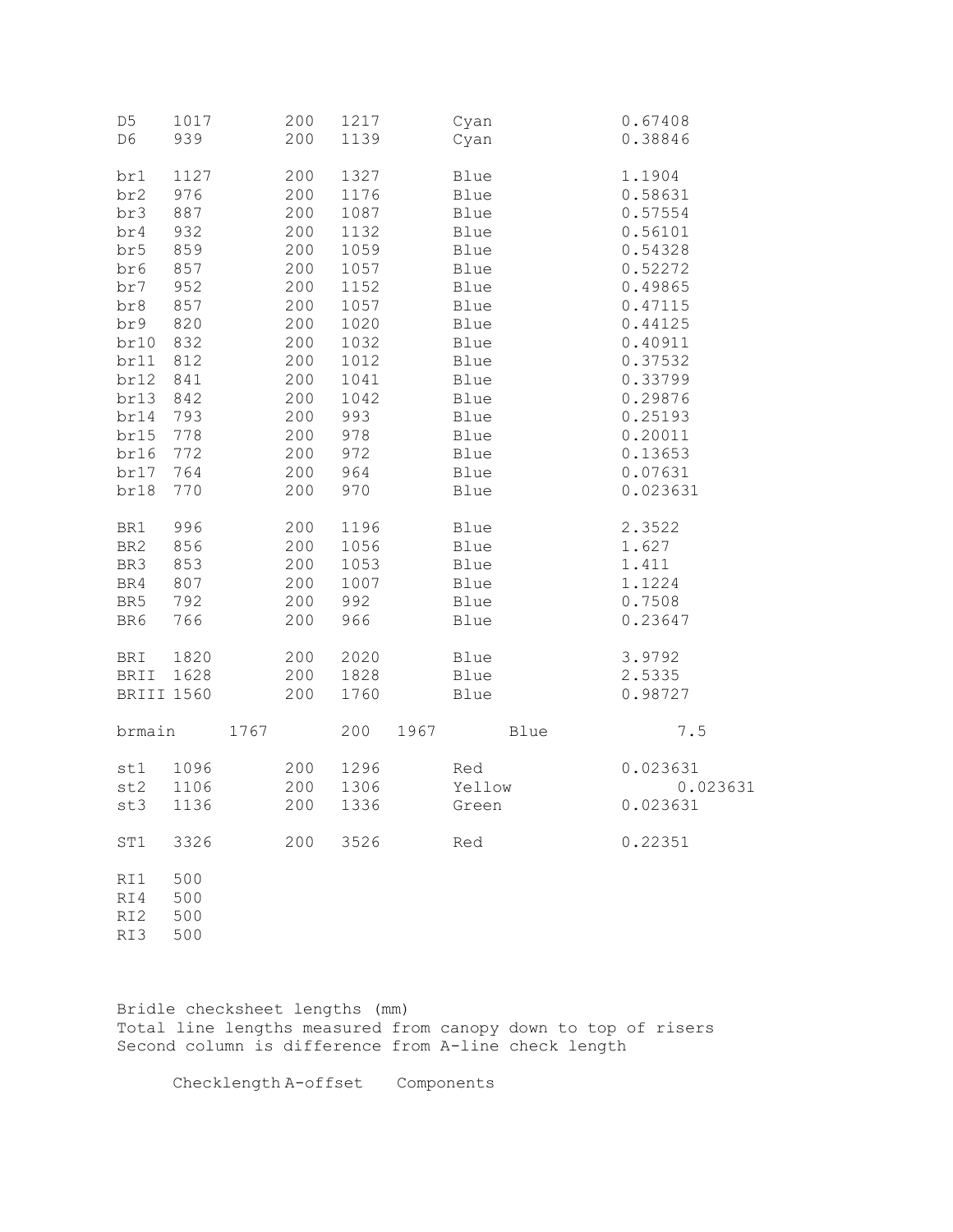| a1                                                                                                  | 4977                                                                                                                         |                                                                                                                                                  | 3014                                                                                                                         | 967                                                                                                           | 996                                                                                             |
|-----------------------------------------------------------------------------------------------------|------------------------------------------------------------------------------------------------------------------------------|--------------------------------------------------------------------------------------------------------------------------------------------------|------------------------------------------------------------------------------------------------------------------------------|---------------------------------------------------------------------------------------------------------------|-------------------------------------------------------------------------------------------------|
| a2                                                                                                  | 4937                                                                                                                         |                                                                                                                                                  | 3014                                                                                                                         | 967                                                                                                           | 957                                                                                             |
| a3                                                                                                  | 4923                                                                                                                         |                                                                                                                                                  | 3014                                                                                                                         | 952                                                                                                           | 956                                                                                             |
| a <sub>4</sub>                                                                                      | 4934                                                                                                                         |                                                                                                                                                  | 3014                                                                                                                         | 952                                                                                                           | 967                                                                                             |
| a <sub>5</sub>                                                                                      | 4925                                                                                                                         |                                                                                                                                                  | 3012                                                                                                                         | 942                                                                                                           | 970                                                                                             |
| a6                                                                                                  | 4884                                                                                                                         |                                                                                                                                                  | 3012                                                                                                                         | 942                                                                                                           | 930                                                                                             |
| a <sub>7</sub>                                                                                      | 4876                                                                                                                         |                                                                                                                                                  | 3012                                                                                                                         | 921                                                                                                           | 942                                                                                             |
| a8                                                                                                  | 4861                                                                                                                         |                                                                                                                                                  | 3012                                                                                                                         | 921                                                                                                           | 927                                                                                             |
| a9                                                                                                  | 4895                                                                                                                         |                                                                                                                                                  | 3012                                                                                                                         | 921                                                                                                           | 961                                                                                             |
| a10                                                                                                 | 4822                                                                                                                         |                                                                                                                                                  | 2757                                                                                                                         | 996                                                                                                           | 1069                                                                                            |
| a11                                                                                                 | 4753                                                                                                                         |                                                                                                                                                  | 2757                                                                                                                         | 996                                                                                                           | 1001                                                                                            |
| a12                                                                                                 | 4714                                                                                                                         |                                                                                                                                                  | 2757                                                                                                                         | 996                                                                                                           | 961                                                                                             |
| a13                                                                                                 | 4651                                                                                                                         |                                                                                                                                                  | 2757                                                                                                                         | 922                                                                                                           | 971                                                                                             |
| a14                                                                                                 | 4601                                                                                                                         |                                                                                                                                                  | 2757                                                                                                                         | 922                                                                                                           | 922                                                                                             |
| a15                                                                                                 | 4579                                                                                                                         |                                                                                                                                                  | 2757                                                                                                                         | 922                                                                                                           | 900                                                                                             |
| a16                                                                                                 | 4451                                                                                                                         |                                                                                                                                                  | 3326                                                                                                                         | 1124                                                                                                          | 959                                                                                             |
| b1<br>b2<br>b3<br>b4<br>b5<br>b6<br>b7<br>b8<br>b9<br>b10<br>b11<br>b12<br>b13<br>b14<br>b15<br>b16 | 4872<br>4833<br>4820<br>4833<br>4829<br>4793<br>4789<br>4780<br>4819<br>4757<br>4699<br>4668<br>4626<br>4581<br>4557<br>4441 | $-105$<br>$-105$<br>$-103$<br>$-101$<br>$-95$<br>$-91$<br>$-87$<br>$-81$<br>$-76$<br>$-65$<br>$-54$<br>$-46$<br>$-25$<br>$-20$<br>$-22$<br>$-10$ | 2983<br>2983<br>2983<br>2983<br>2981<br>2981<br>2981<br>2981<br>2981<br>2732<br>2732<br>2732<br>2732<br>2732<br>2732<br>3326 | 930<br>930<br>917<br>917<br>911<br>911<br>897<br>897<br>897<br>981<br>981<br>981<br>925<br>925<br>925<br>1114 | 920<br>920<br>933<br>938<br>902<br>912<br>903<br>942<br>1043<br>986<br>955<br>969<br>924<br>900 |
| c1                                                                                                  | 4934                                                                                                                         | $-43$                                                                                                                                            | 2959                                                                                                                         | 974                                                                                                           | 1002                                                                                            |
| c2                                                                                                  | 4897                                                                                                                         | $-41$                                                                                                                                            | 2959                                                                                                                         | 974                                                                                                           | 964                                                                                             |
| C <sub>3</sub>                                                                                      | 4884                                                                                                                         | $-39$                                                                                                                                            | 2959                                                                                                                         | 961                                                                                                           | 964                                                                                             |
| C <sub>4</sub>                                                                                      | 4896                                                                                                                         | $-38$                                                                                                                                            | 2959                                                                                                                         | 961                                                                                                           | 976                                                                                             |
| C <sub>5</sub>                                                                                      | 4889                                                                                                                         | $-35$                                                                                                                                            | 2955                                                                                                                         | 954                                                                                                           | 980                                                                                             |
| c6                                                                                                  | 4854                                                                                                                         | $-30$                                                                                                                                            | 2955                                                                                                                         | 954                                                                                                           | 945                                                                                             |
| C <sub>7</sub>                                                                                      | 4849                                                                                                                         | $-27$                                                                                                                                            | 2955                                                                                                                         | 939                                                                                                           | 955                                                                                             |
| C8                                                                                                  | 4838                                                                                                                         | $-23$                                                                                                                                            | 2955                                                                                                                         | 939                                                                                                           | 945                                                                                             |
| c9                                                                                                  | 4874                                                                                                                         | $-21$                                                                                                                                            | 2955                                                                                                                         | 939                                                                                                           | 980                                                                                             |
| c10                                                                                                 | 4805                                                                                                                         | $-17$                                                                                                                                            | 2770                                                                                                                         | 985                                                                                                           | 1050                                                                                            |
| c11                                                                                                 | 4745                                                                                                                         | $-9$                                                                                                                                             | 2770                                                                                                                         | 985                                                                                                           | 990                                                                                             |
| c12                                                                                                 | 4710                                                                                                                         | $-4$                                                                                                                                             | 2770                                                                                                                         | 985                                                                                                           | 955                                                                                             |
| c13                                                                                                 | 4659                                                                                                                         | $+8$                                                                                                                                             | 2770                                                                                                                         | 920                                                                                                           | 969                                                                                             |
| c14                                                                                                 | 4607                                                                                                                         | $+6$                                                                                                                                             | 2770                                                                                                                         | 920                                                                                                           | 918                                                                                             |
| c15                                                                                                 | 4573                                                                                                                         | $-6$                                                                                                                                             | 2770                                                                                                                         | 920                                                                                                           | 883                                                                                             |
| d1                                                                                                  | 5037                                                                                                                         | $+60$                                                                                                                                            | 2959                                                                                                                         | 1025                                                                                                          | 1053                                                                                            |
| d2                                                                                                  | 5000                                                                                                                         | $+63$                                                                                                                                            | 2959                                                                                                                         | 1025                                                                                                          | 1016                                                                                            |
| d3                                                                                                  | 4987                                                                                                                         | $+64$                                                                                                                                            | 2959                                                                                                                         | 1012                                                                                                          | 1016                                                                                            |
| d4                                                                                                  | 4996                                                                                                                         | $+62$                                                                                                                                            | 2959                                                                                                                         | 1012                                                                                                          | 1025                                                                                            |